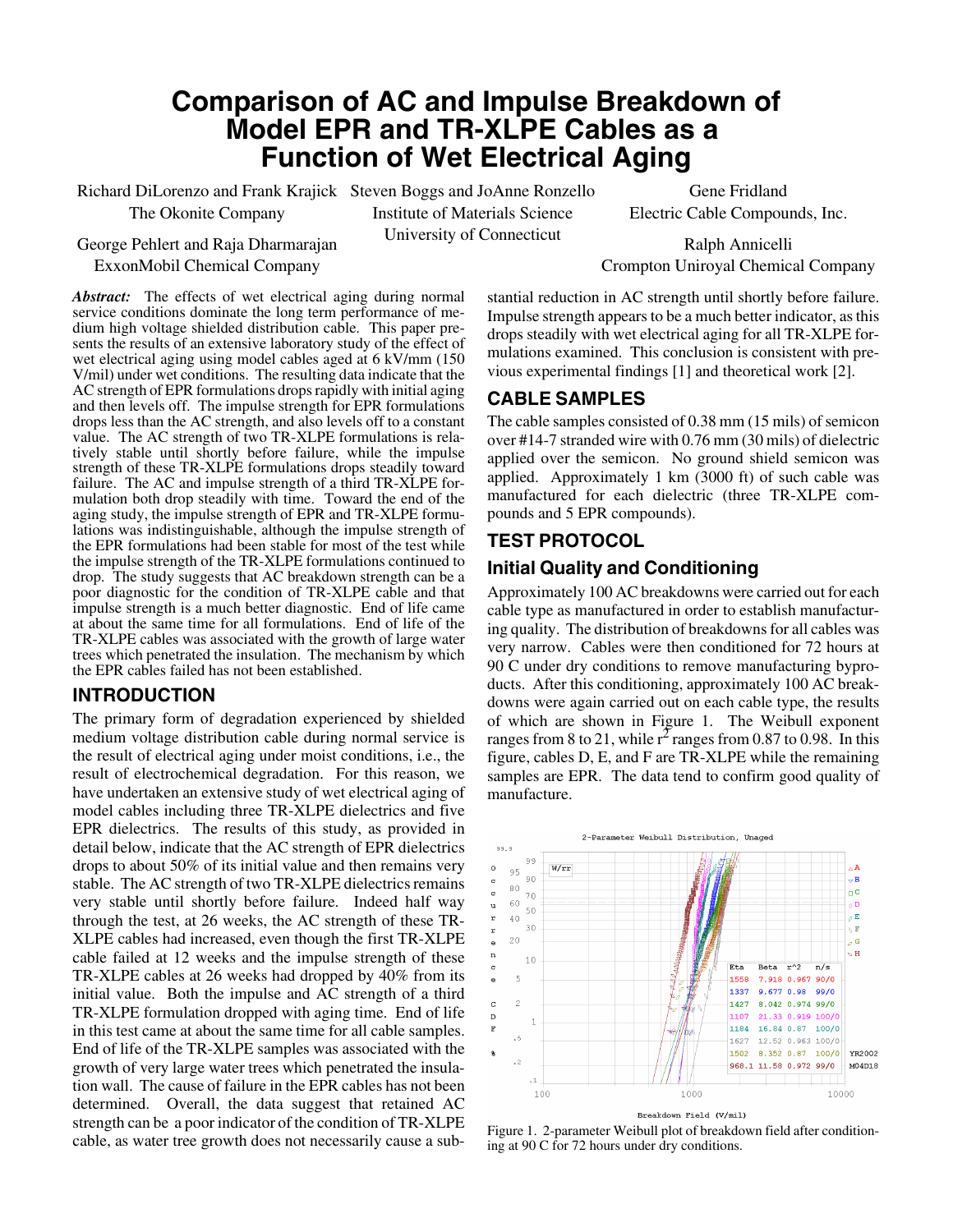## **Aging Samples and Test Protocol**

After conditioning at 90 C for 72 hours, model cables were soaked for 24 hours and then aged at 6 kV/mm (150 V/mil) in tap water at room temperature. No effort was made to fill the strands with water. The test samples consisted of 3, 150 m (500 ft) coils of each insulation type and 12, 15 m (50 ft) coils of each insulation type. The 15 m samples were removed periodically to monitor the progress of aging by measuring both the AC and impulse breakdown strength (5 breakdowns each). Once aging appeared to reach steady state, at least for the EPR samples, the 500 ft coils were removed and approximately 100 AC breakdowns were carried out for each cable type.

### **RESULTS**

### **Impulse Breakdown vs Time**

Figure 2 shows the retained impulse strength and impulse breakdown field vs time as measured when the 15 m coils were removed and tested. Again, cables D, E, and F are TR-XLPE while the remainder are EPR. A number of the EPR cables show a rapid decrease in impulse strength to a minimum, followed by some recovery of impulse strength. The reason for this behavior is not known; however, the minimum in impulse strength may be caused by partial diffusion of moisture into the cable, which results in the insulation being radially inhomogeneous until full penetration of moisture occurs. After the initial drop and partial recovery, the impulse strength is very stable for the remainder of the aging time.

The impulse strength of the TR-XLPE cables has an obvious downward trend with time. Given the substantial standard deviation of the data based on only 5 breakdowns per point (typically in the range of 5 to 10 kV), conclusions related to trends cannot be drawn on the basis of a single point. However, TR-XLPE dielectrics D and E appear to be on a monotonic downward trend. These data are consistent with those published for two years of field aging at normal operating voltage (Figure 3, [1]).

#### **AC Breakdown vs Time**

The AC breakdown strength vs aging time is shown in Figure 4. Again, these data are based on 5 breakdowns, and the mean breakdown voltage is plotted. However a number of features are striking. The performance of the EPR samples is as expected, i.e., the AC strength drops substantially from its initial value and levels off well above operating field. The breakdown field of TR-XLPE dielectrics D and E increases with aging time, probably as a result of evolution of manufacturing byproducts. Yet while the AC strength increases, the impulse strength drops by 50% over the same period (Figure 2). In addition, the first failure during testing of all insulation systems was very similar, in the range of 12 to 16 weeks. This suggests that while the average AC strength of dielectrics D and E remained very high, discrete defects (i.e., water trees) were developing which reduced the impulse strength. A few of these water trees grew to a size which caused early failure during AC aging. This conclusion is consistent with



Figure 2. Retained impulse strength and impulse breakdown strength vs wet electrical aging time based on 5 impulse breakdown at each time. The data points plot the average impulse breakdown voltage. Standard deviations are typically in the range of 5 to 10 kV.



Figure 3. Data published by Katz et al. [1] for the impulse strength of EPR and TR-XLPE cables during two years of field aging.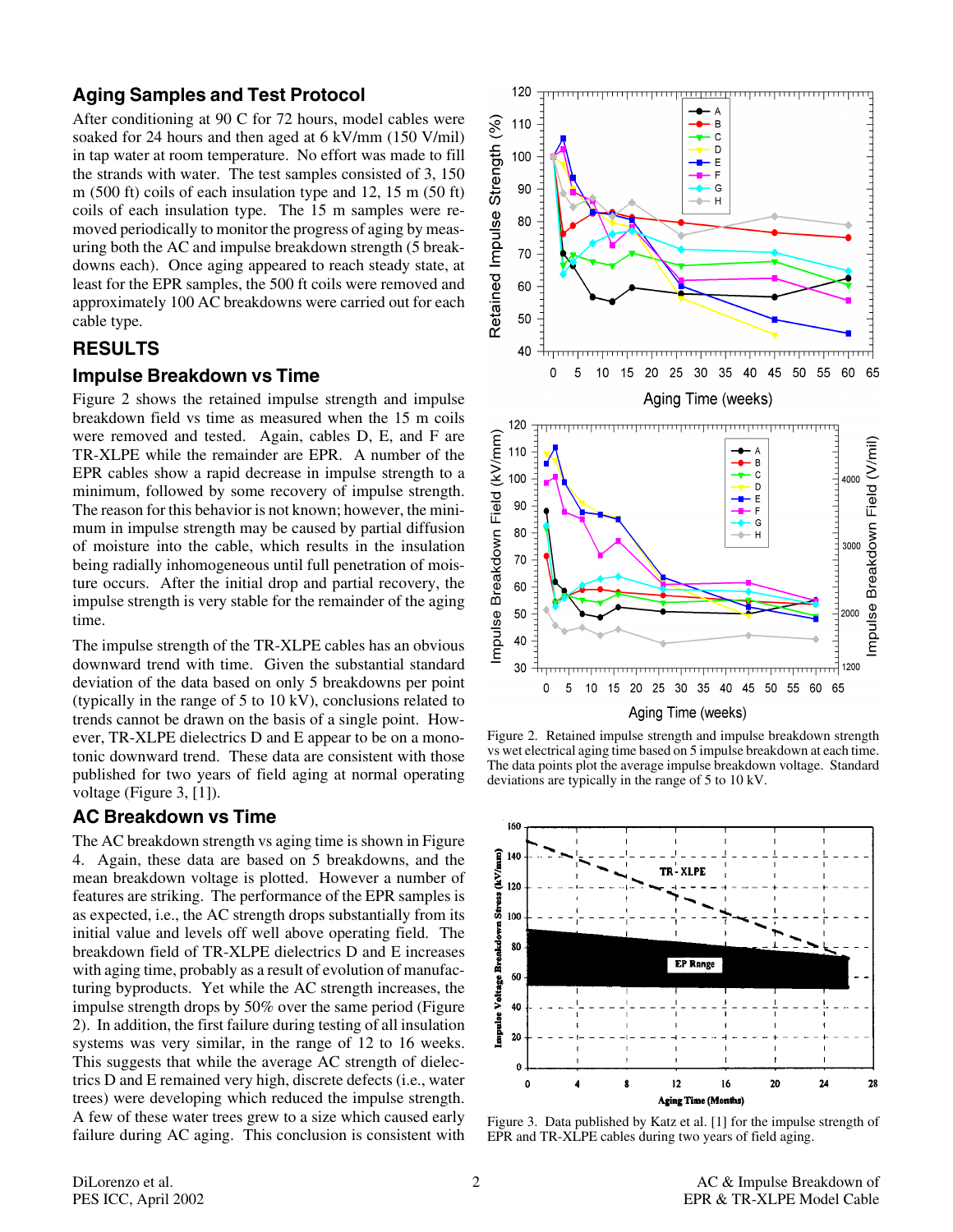the data presented in [1] and with the aging mechanism proposed in [2].

The trend in AC breakdown of TR-XLPE F differed from that of TR-XLPE D and E. The AC breakdown strength of F dropped steadily with aging time without any clear trend toward leveling off. On the other hand, the impulse strength for this dielectric (Figure 2) may be leveling off at a withstand similar to that of the EPR insulations .

#### **AC Breakdown Strength at 26 Weeks**

The 150 m coils were removed at 26 weeks, and about 100 AC breakdowns were measured for each cable type. The 2-parameter Weibull analysis of these data is presented in Figure 5 and confirms the data of Figure 4 in showing that TR-XLPE dielectrics D and E retain very high breakdown strength even though their impulse strength has dropped by 40% at this time (Figure 2). TR-XLPE F has a slightly greater AC breakdown strength than the EPR's but is on a downward trend, as can be seen from Figure 4, so that by 45 weeks, the AC breakdown strength of TR-XLPE F is similar to that of the EPR dielectrics which show essentially no change in AC breakdown strength from 16 to 45 weeks.

#### **Insulation Resistance**

Several 15 m samples had regions of very low insulation resistance after aging for 60 weeks. In the case of sample D, the low resistance region was located to the point at which a large water tree had grown all the way through the insulation (Figure 6). A similar low resistance location has been found in sample F but has yet to be analyzed. Figure 7 shows other water trees found near the water tree of Figure 6. Once this one large water tree was removed, the insulation resistance of the remaining sections of the 15 m sample became infinite as measured with a General Radio "Megger". The insulation resistance measurements and discovery of large water trees in combination with the AC and impulse breakdown data, suggest that discrete "defects", i.e., water trees, develop in the TR-XLPE insulation and are responsible for the degradation of impulse withstand over time. However, in the case of TR-XLPE D and E, the formation of water trees apparently does not impact the AC withstand while having a substantial effect on the impulse withstand, possibly for the reasons described in [2].

The insulation resistance of EPR cables varied from a few GΩ to infinite. The implications of low insulation resistance have yet to be explored fully; however, given that failure was frequent during wet electrical aging of all samples at 6 kV/mm (150 V/mil) after 60 weeks, anomalously low insulation resistance probably is indicative of imminent failure. In the case of TR-XLPE cables, such failure is clearly associated with water trees; however, the cause of sample failure for the EPR cables has yet to be determined. Table 1 shows the insulation resistance measured for the various 15 m cable samples after 60 weeks of wet electrical aging at 6 kV/mm (150 V/mil). As always, samples D, E, and F are TR-XLPE and the remainder are EPR. Based on the data shown in Table 1, isolated regions of low insulation resistance were located for samples C2 and F1 in addition to that which had



Figure 4. AC breakdown field vs wet electrical aging time. D, E, and F present data for TR-XLPE dielectrics while the remainder are for EPR dielectrics.



Figure 5. AC breakdown data at 26 weeks. The data provide an excellent fit to a 2-parameter Weibull distribution. TR-XLPE dielectrics E and F retain very high AC breakdown strength even though their impulse strength has dropped by about 50% at this time (Figure 2). The AC breakdown strength of TR-XLPE F is slightly greater than that of the EPR dielectrics but on a downward trend (Figure 4).



Figure 6. Water tree localized in TR-XLPE sample D through insulation resistance measurements. The water tree could be located to within a fraction of a mm using a moist q-tip as a probe with a "megger".